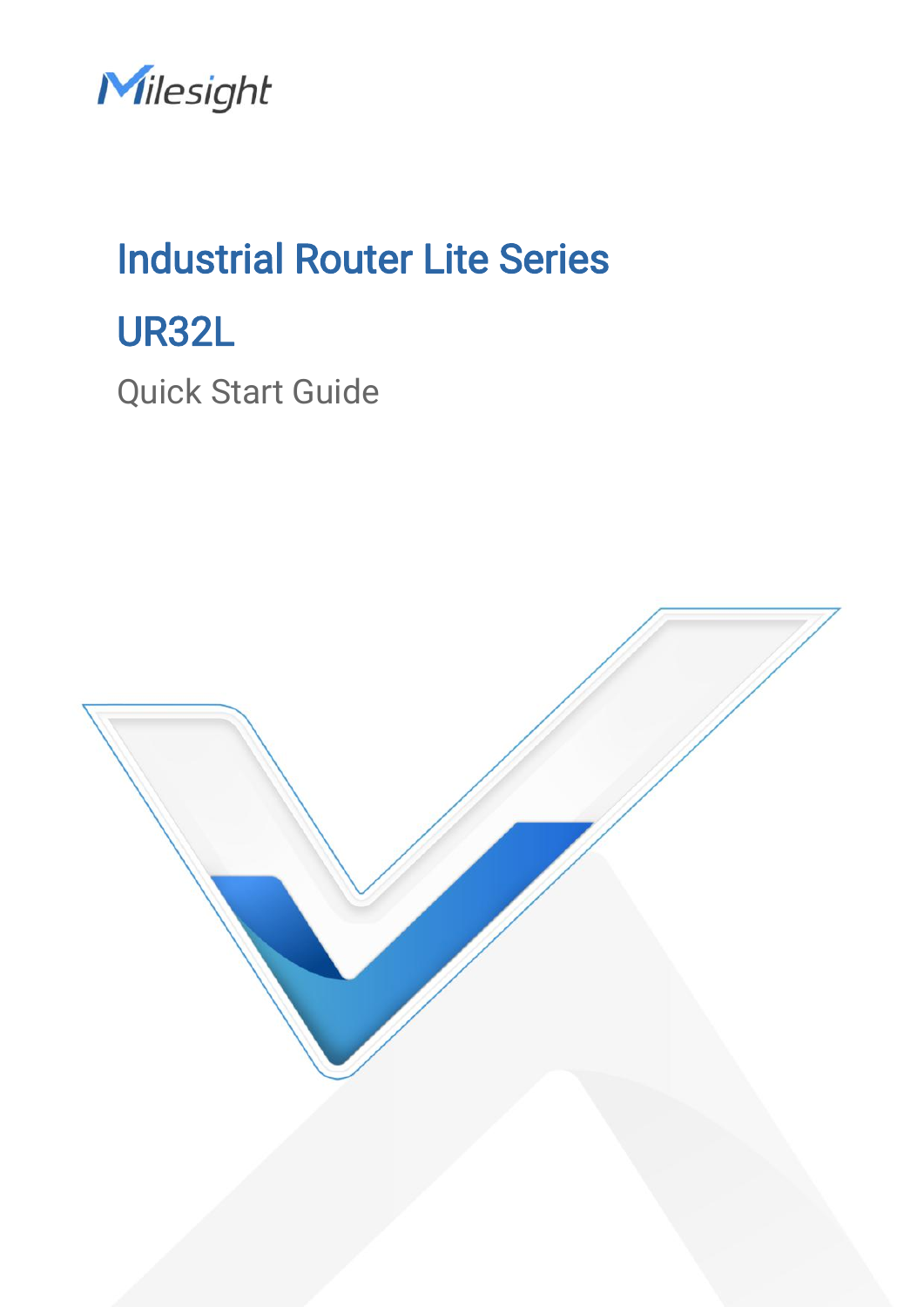### Safety Precautions

Milesight will not shoulder responsibility for any loss or damage resulting from not following the instructions of this operating guide.

- The device must not be modified in any way.
- $\bullet$  Do not place the device close to objects with naked flames.
- Do not place the device where the temperature is below/above the operating range.
- Do not power on the device or connect it to other electrical device when installing.
- Check lightning and water protection when used outdoors.
- Do not connect or power the equipment using cables that have been damaged.

#### Related Documents

This Start Guide only explains the installation of Milesight UR32L router. For more functionality and advanced settings, please refer to the relevant documents as below.

| Document         | <b>Description</b>                                                               |
|------------------|----------------------------------------------------------------------------------|
| UR32L Datasheet  | Datasheet for UR32L industrial cellular router.                                  |
| UR32L User Guide | Users could refer to the guide for instruction on how to log in the web GUI, and |
|                  | how to configure all the settings.                                               |

The related documents are available on Milesight website: [https://www.milesight-iot.com](https://www.milesight-iot.com/)

#### Declaration of Conformity

UR32L are in conformity with the essential requirements and other relevant provisions of the CE, FCC, and RoHS.



#### © 2011-2022 Xiamen Milesight IoT Co., Ltd.

#### All rights reserved.

All information in this guide is protected by copyright law. Whereby, no organization or individual shall copy or reproduce the whole or part of this user guide by any means without written authorization from Xiamen Milesight IoT Co., Ltd.



For assistance, please contact Milesight technical support: Email: iot.support@milesight.com Tel: 86-592-5085280 Fax: 86-592-5023065 Address: Building C09, Software Park III, Xiamen 361024, China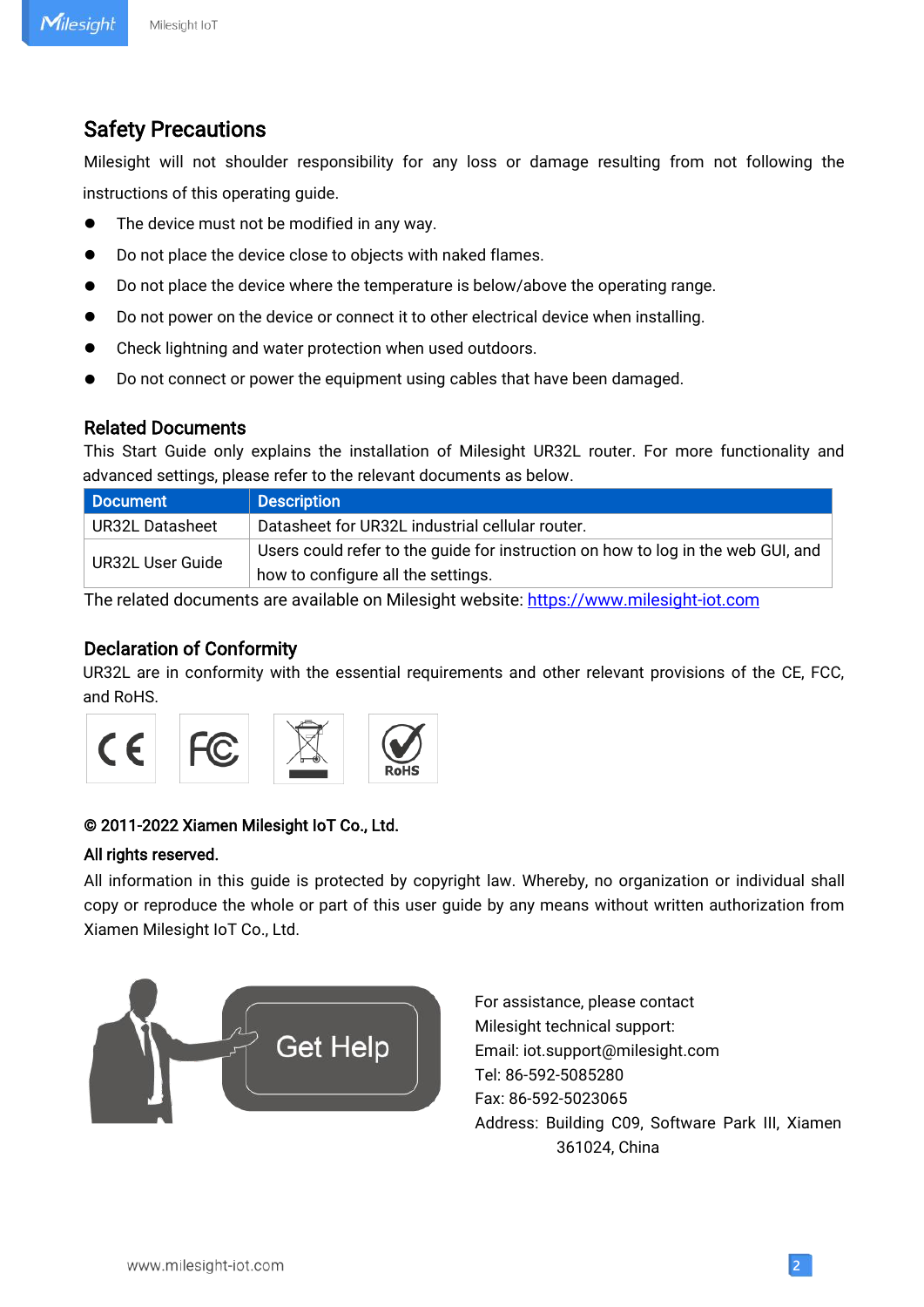### Revision History

| Date                       | Doc Version   Description |                       |
|----------------------------|---------------------------|-----------------------|
| Apr. 13, 2021 <sup>.</sup> | $V$ 1 $\Omega$            | Initial version       |
| July 22, 2021              | V 1 1                     | Delete Ethernet Cable |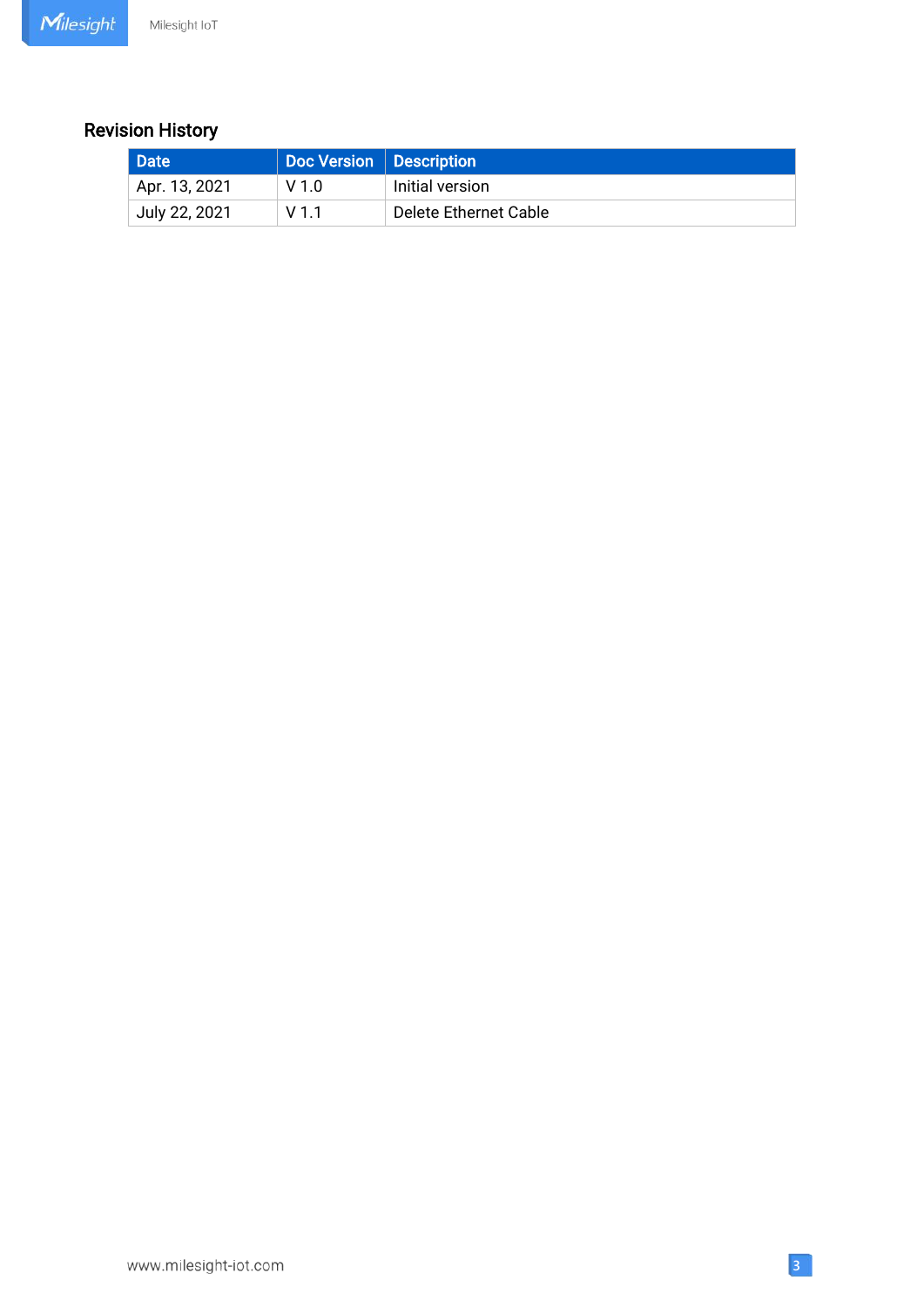### **Contents**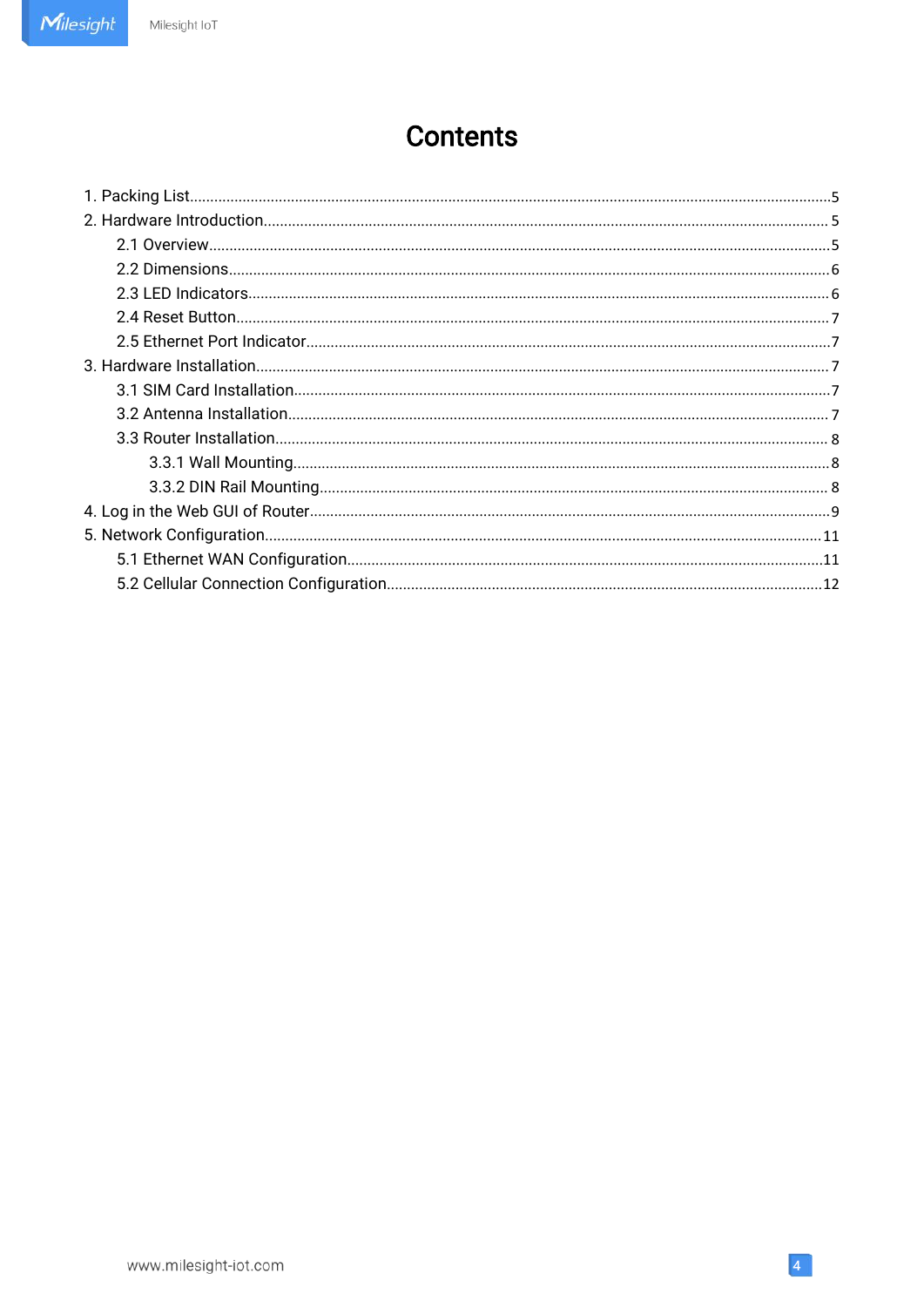#### Milesight IoT

### <span id="page-4-1"></span><span id="page-4-0"></span>1. Packing List

Before you begin to install the UR32L router, please check the package contents to verify that you have received the items below.



If any of the above items is missing or damaged, please contact your sales representative.

### 2. Hardware Introduction

#### 2.1 Overview



- 1 Cellular Antenna Connector
- 2 LED Indicator Area POWER: Power Indicator SYSTEM: Status Indicator SIM : Status Indicator : Signal Strength Indicator
- 3 Ethernet LAN1/WAN Port
- 4 Ethernet LAN2 Port
- 5 Power Connector
- 6 SIM and Reset Button Holder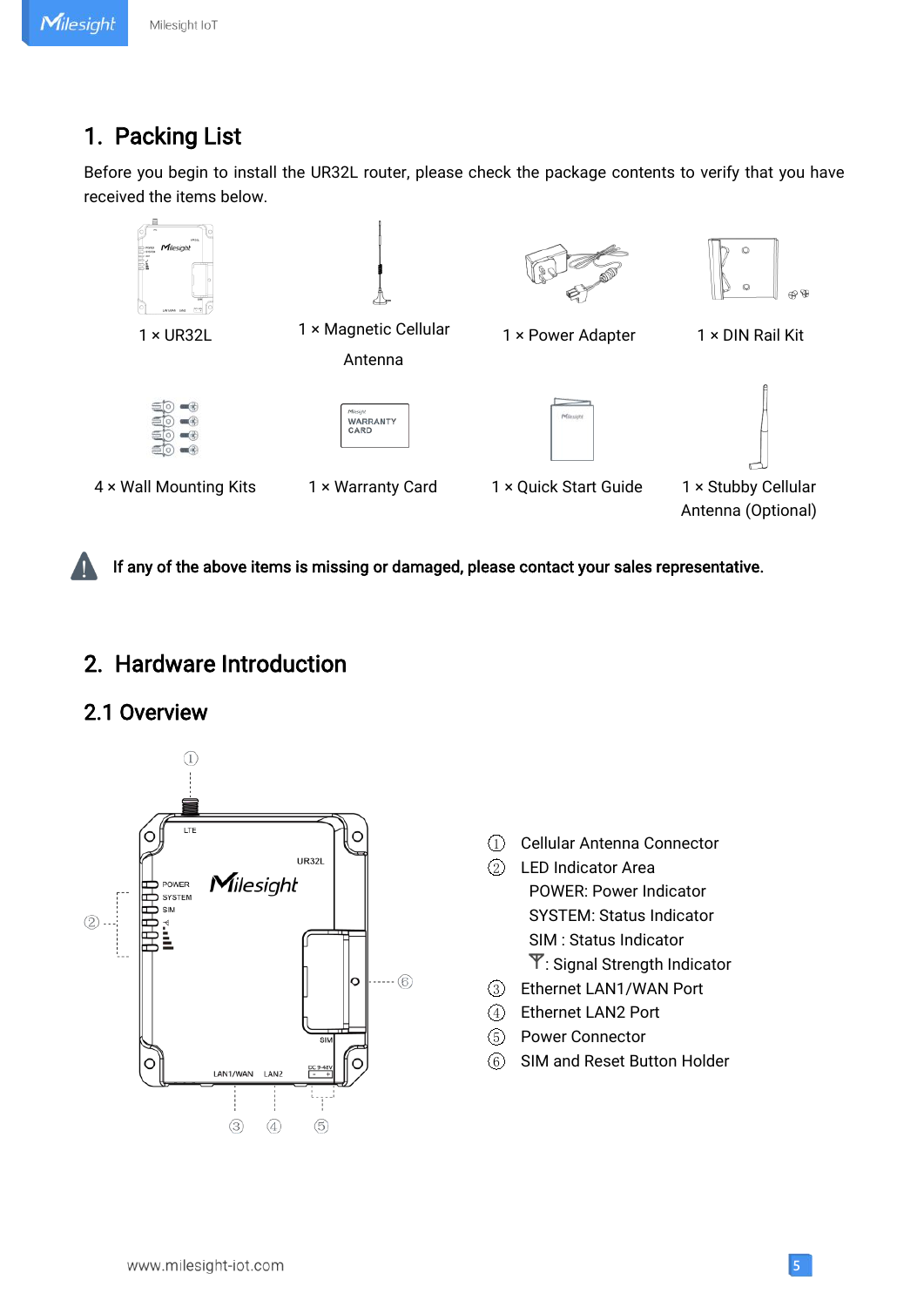### <span id="page-5-0"></span>2.2 Dimensions (mm)



### 2.3 LED Indicators

| <b>LED</b>         | <b>Indication</b>      | <b>Status</b>      | <b>Description</b>                                                                                                                                                     |                                                                         |  |
|--------------------|------------------------|--------------------|------------------------------------------------------------------------------------------------------------------------------------------------------------------------|-------------------------------------------------------------------------|--|
|                    |                        | Off                | The power is switched off                                                                                                                                              |                                                                         |  |
| <b>POWER</b>       | <b>Power Status</b>    | On                 | The power is switched on                                                                                                                                               |                                                                         |  |
|                    |                        |                    | Static: Start-up                                                                                                                                                       |                                                                         |  |
| <b>SYSTEM</b>      | <b>System Status</b>   | <b>Green Light</b> | Blinking slowly: the system is running properly                                                                                                                        |                                                                         |  |
|                    |                        | <b>Red Light</b>   | The system goes wrong                                                                                                                                                  |                                                                         |  |
|                    |                        | Off                | SIM is registering or fails to register (or there are no SIM<br>cards inserted)                                                                                        |                                                                         |  |
|                    | <b>SIM Card Status</b> | <b>Green Light</b> | Blinking slowly: SIM has been registered and is ready for<br>dial-up                                                                                                   |                                                                         |  |
| <b>SIM</b>         |                        |                    | Blinking rapidly: SIM has been registered and is dialing<br>up now                                                                                                     |                                                                         |  |
|                    |                        |                    | been registered and dialed<br>Static: SIM<br>has<br><b>up</b><br>successfully                                                                                          |                                                                         |  |
|                    |                        | Off                | No signal                                                                                                                                                              |                                                                         |  |
| Signal<br>Strength | <b>Signal 1/2/3</b>    |                    | Static/Off/Off: weak signals with 1-10 ASU (please<br>check if the antenna is installed correctly, or move the<br>antenna to a suitable location to get better signal) |                                                                         |  |
|                    |                        | <b>Green Light</b> | Static/Static/Off: normal signals with 11-20<br>ASU<br>(average signal strength)                                                                                       |                                                                         |  |
|                    |                        |                    |                                                                                                                                                                        | Static/Static/Static: strong signals with 21-31 ASU<br>(signal is good) |  |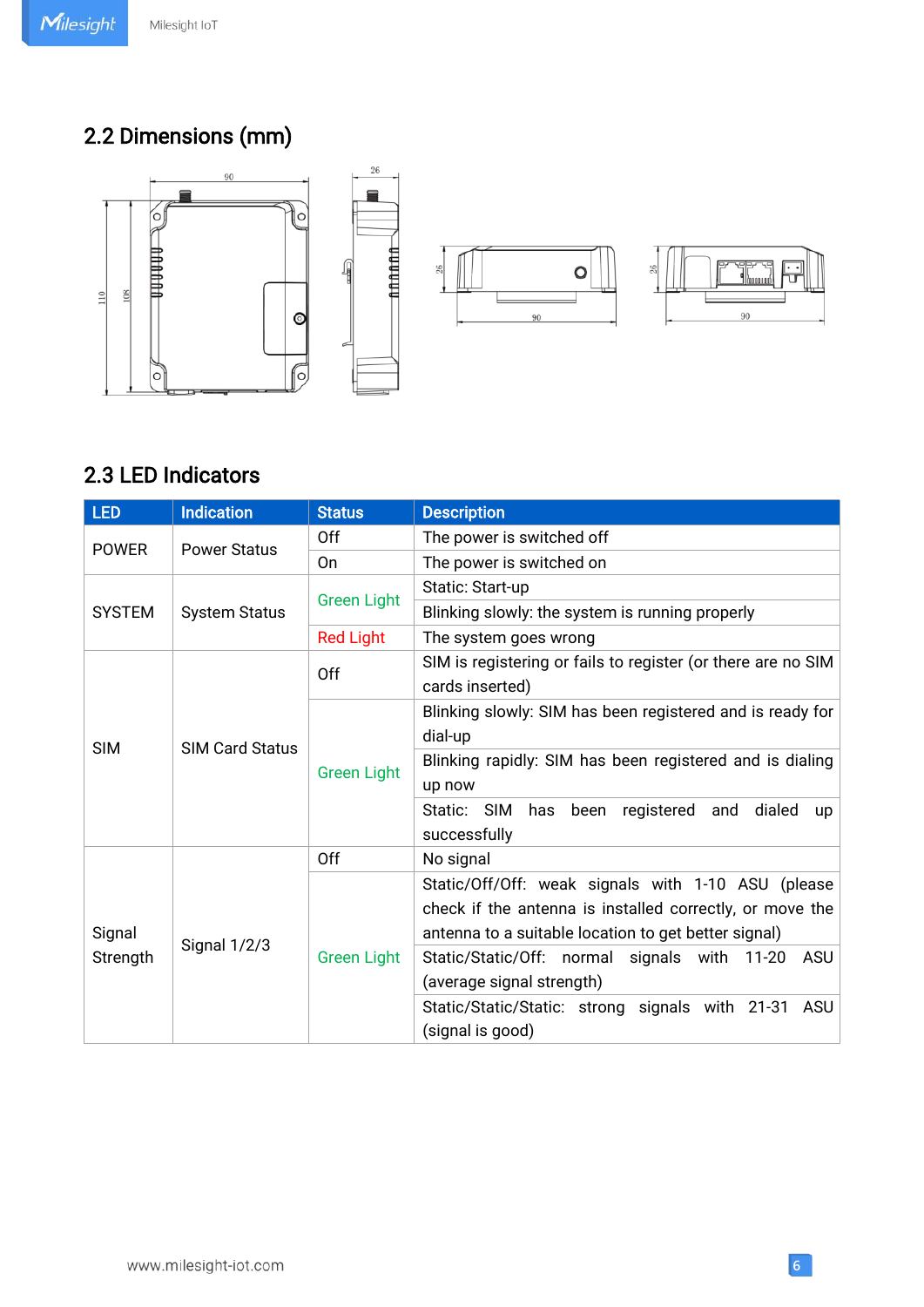#### Milesight IoT

### <span id="page-6-1"></span><span id="page-6-0"></span>2.4 Reset Button

#### Reset button is under the SIM slots.

| <b>Function</b> | <b>Description</b>                                    |                                                          |  |  |  |  |  |
|-----------------|-------------------------------------------------------|----------------------------------------------------------|--|--|--|--|--|
|                 | <b>SYSTEM LED</b>                                     | <b>Action</b>                                            |  |  |  |  |  |
|                 | <b>Blinking</b>                                       | Press and hold the reset button for more than 5 seconds. |  |  |  |  |  |
| Reset           | Static Green $\rightarrow$<br><b>Rapidly Blinking</b> | Release the button and wait.                             |  |  |  |  |  |
|                 | Off $\rightarrow$ Blinking                            | The router is now reset to factory defaults.             |  |  |  |  |  |

#### 2.5 Ethernet Port Indicator

| Indicator               | <b>Status</b>   | <b>Description</b> |  |  |
|-------------------------|-----------------|--------------------|--|--|
|                         | On              | Connected          |  |  |
| Link Indicator (Orange) | <b>Blinking</b> | Transmitting data  |  |  |
|                         | Off             | Disconnected       |  |  |

### 3. Hardware Installation

#### Environmental Requirements

- Power Input: 9-48 VDC (48 VDC is needed for PoE output)
- Power Consumption: Typical 1.8 W (Max 2.2 W)
- Operating Temperature: -40°C to 70°C (-40°F -158°F)
- Relative Humidity: 0% to 95% (non-condensing) at 25°C/77°F

### 3.1 SIM Card Installation

take it off.







### 3.2 Antenna Installation

Rotate the antenna into the antenna connector accordingly. The external antenna should be installed vertically always on a site with a good signal.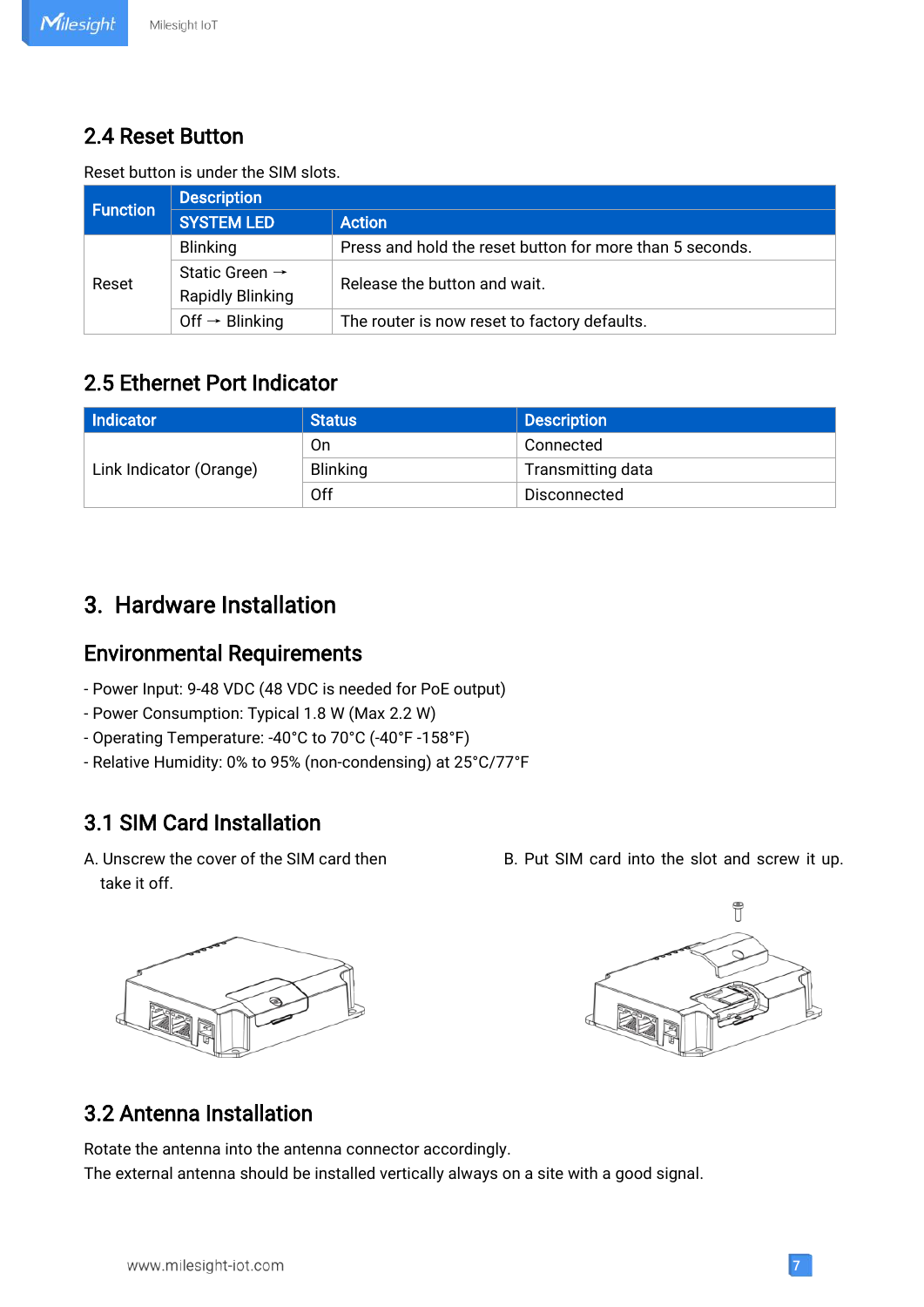<span id="page-7-0"></span>Milesight



#### 3.3 Router Installation

The router can be placed on a desktop or mounted to a wall or a DIN rail.

#### 3.3.1 Wall Mounting (Measured in mm)

Use 4 pcs of M3  $\times$  6 flat head Phillips screws to fix the router on the wall.



Recommended torque for mounting is 1.0 N·m, and the maximum allowed is 1.2 N·m.



#### 3.3.2 DIN Rail Mounting (Measured in mm)

Use 2 pcs of M3 × 6 flat head Phillips screws to fix the mount clip to the router, and then hang the device to the DIN rail. The width of DIN rail is 3.5cm.



#### Recommended torque for mounting is 1.0 N·m, and the maximum allowed is 1.2 N·m.



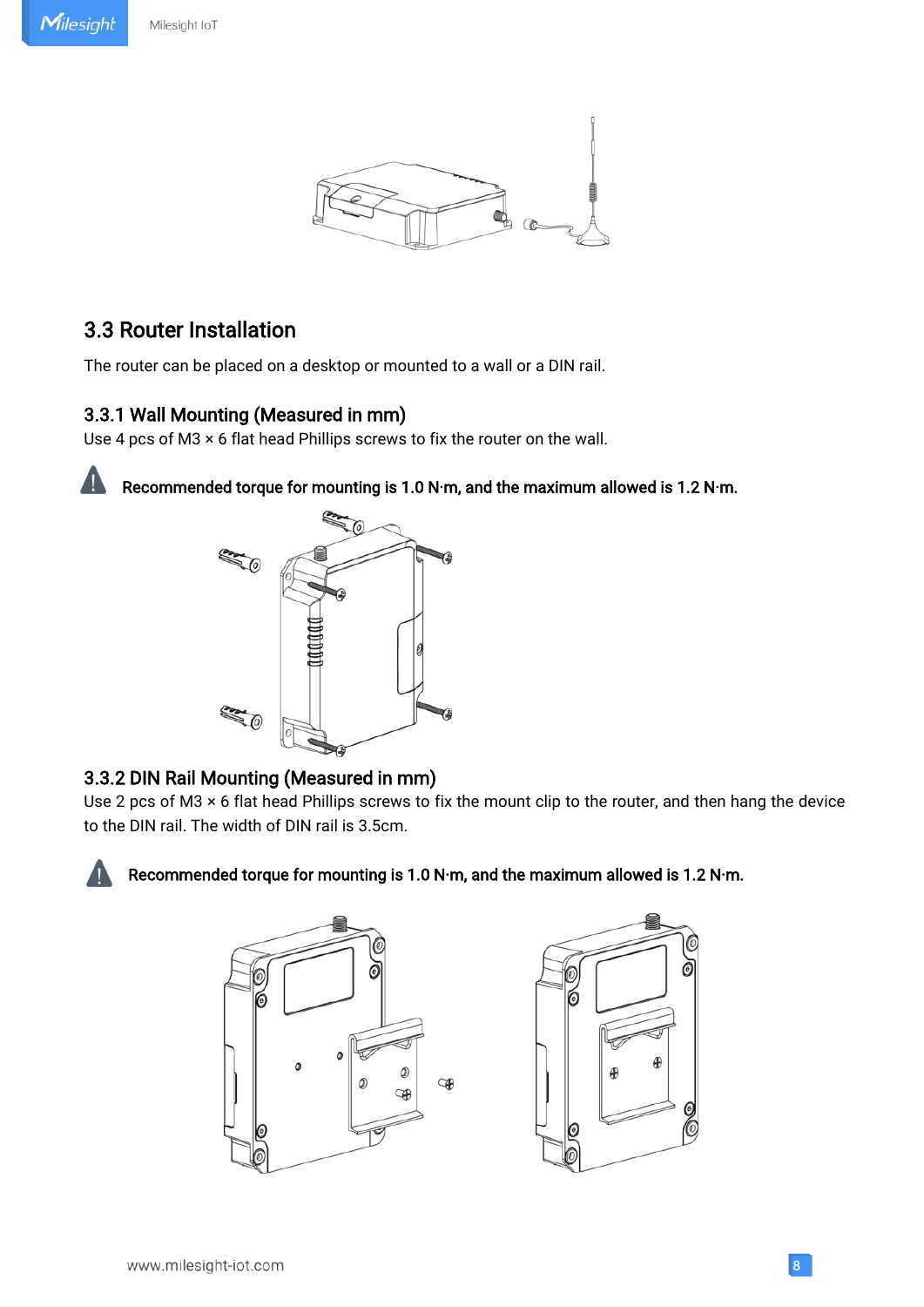### <span id="page-8-0"></span>4. Log in the Web GUI of Router

Please connect PC to LAN port of UR32L router. PC can obtain an IP address, or you can configure a static IP address manually. The following steps are based on Windows 10 operating system for your reference.

IP Address: 192.168.1.1 Username: admin Password: password

A. Go to "Control Panel" → "Network and Internet" → "Network and Sharing Center", then click "Ethernet" (May have different names).

| et Metwork and Internet > Network and Sharing Center                                    | Search Control Panel<br>$~\vee$ 0<br>p                                                         |  |  |  |
|-----------------------------------------------------------------------------------------|------------------------------------------------------------------------------------------------|--|--|--|
| View your basic network information and set up connections<br>View your active networks |                                                                                                |  |  |  |
| Yeastar5G<br>Private network                                                            | Internet<br>Access type:<br>HomeGroup:<br>Ready to create<br>Connections: MI Wi-Fi (Yeastar5G) |  |  |  |
| Identifying                                                                             | No network access<br>Access type:<br>Connections:<br>Ð<br>Ethernet                             |  |  |  |
| Change your networking settings                                                         |                                                                                                |  |  |  |
| Set up a new connection or network<br>Set up a broadband, dial-up, or VPN connection;   | Ethernet                                                                                       |  |  |  |
| Troubleshoot problems                                                                   | Diagnose and repair network problems, or get troubleshooting information.                      |  |  |  |
|                                                                                         |                                                                                                |  |  |  |
|                                                                                         |                                                                                                |  |  |  |
|                                                                                         |                                                                                                |  |  |  |
|                                                                                         |                                                                                                |  |  |  |
|                                                                                         |                                                                                                |  |  |  |

B. Go to "Properties"  $\rightarrow$  "Internet Protocol Version 4(TCP/IPv4) ", select "Obtain an IP address automatically" or "Use the following IP address", then assign a static IP manually within the same subnet of the device.

| Internet Protocol Version 4 (TCP/IPv4) Properties                                                                                                                                     | $\times$<br>Internet Protocol Version 4 (TCP/IPv4) Properties                                             |                               |
|---------------------------------------------------------------------------------------------------------------------------------------------------------------------------------------|-----------------------------------------------------------------------------------------------------------|-------------------------------|
| General<br>Alternate Configuration                                                                                                                                                    | General                                                                                                   |                               |
| You can get IP settings assigned automatically if your network supports<br>this capability. Otherwise, you need to ask your network administrator<br>for the appropriate IP settings. | You can get IP settings assigned<br>this capability. Otherwise, you ne<br>for the appropriate IP settngs. | 192.168.1.20<br>255.255.255.0 |
| b Obtain an IP address automatically                                                                                                                                                  | ○ Obtain an IP address autor                                                                              | 192.168.1.1                   |
| $\bigcirc$ Use the following IP address:                                                                                                                                              | <b>O</b> Use the following IP address:                                                                    |                               |
| TP address:                                                                                                                                                                           | IP address:                                                                                               | 192, 168, 1, 20               |
| Subnet mask:                                                                                                                                                                          | Subnet mask:                                                                                              | 255.255.255.0                 |
| Default gateway:<br>$\sim$<br>$\sim$                                                                                                                                                  | Default gateway:                                                                                          | 192.168.1.1                   |
| (a) Obtain DNS server address automatically                                                                                                                                           | Obtain DNS server address automatically                                                                   |                               |
| ◯ Use the following DNS server addresses:                                                                                                                                             | Use the following DNS server addresses:                                                                   |                               |
| Preferred DNS server:                                                                                                                                                                 | Preferred DNS server:                                                                                     | 192.168.1.1                   |
| Alternate DNS server:                                                                                                                                                                 | Alternate DNS server:                                                                                     |                               |
| Validate settings upon exit<br>Advanced                                                                                                                                               | Validate settings upon exit                                                                               | 192.168.1.1                   |
| Cancel<br>OK                                                                                                                                                                          |                                                                                                           | $\alpha$<br>Cancel            |

C. Open a Web browser on your PC (Chrome is recommended), type in the IP address 192.168.1.1, and press Enter on your keyboard.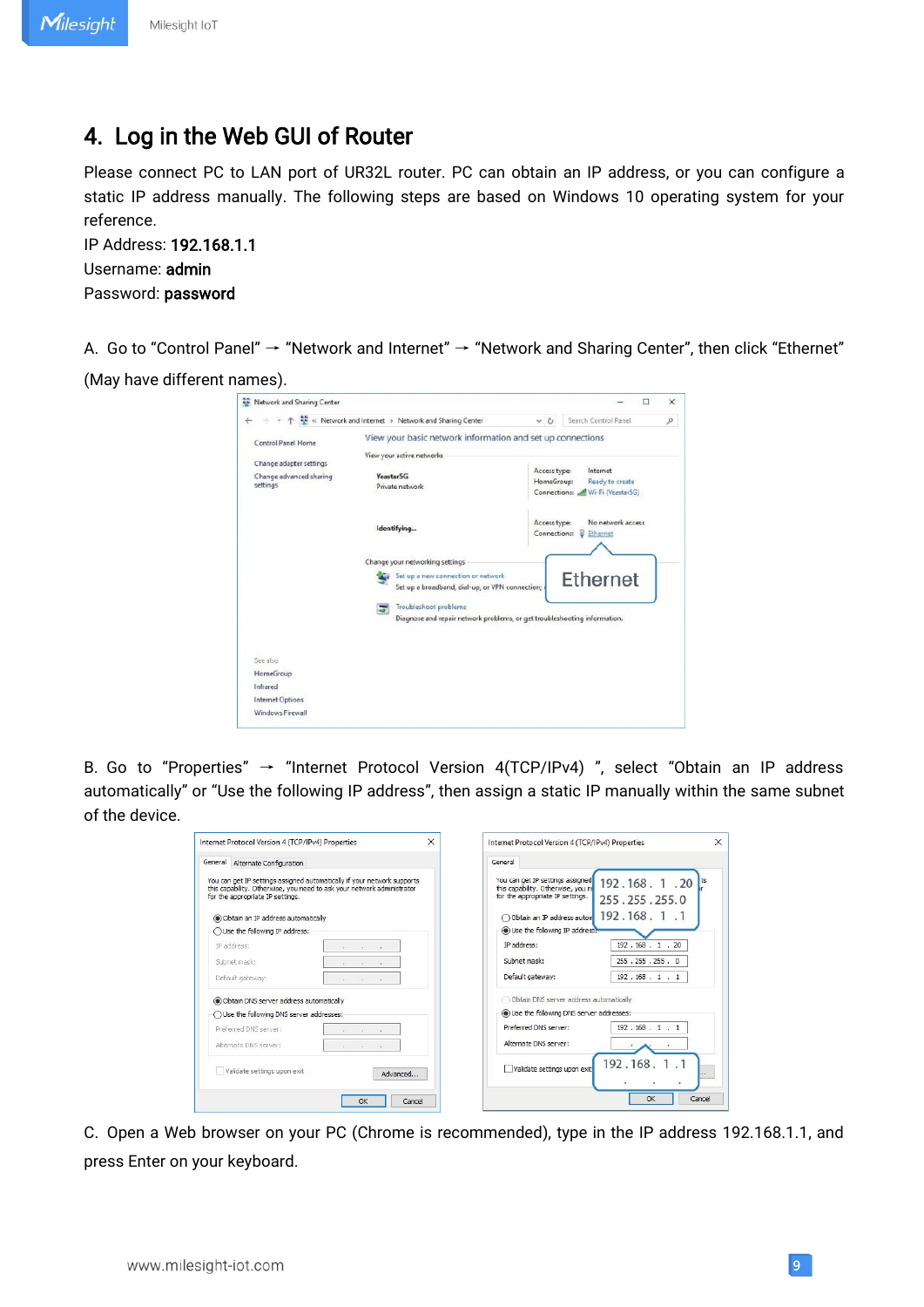D. Enter the username, password, and click "Login".

|   | Milesight |  |
|---|-----------|--|
|   | Usemame   |  |
| A | Password  |  |
|   | Login     |  |

**O** English

#### If you enter the username or password incorrectly more than 5 times, the login page will be locked A for 10 minutes.

E. When you login with the default username and password, you will be asked to modify the password. It's suggested that you change the password for the sake of security. Click "Cancel" button if you want to modify it later.

| <b>Change Password</b> | × |
|------------------------|---|
| Old Password           |   |
| New Password           |   |
| Confirm New Password   |   |
|                        |   |
|                        |   |
| Save<br>Cancel         |   |

F. After you login the Web GUI, you can view system information and perform configuration on the router.

|                              |                |                     |                  |                      |               | For your device security, please change the detault password! |                                                  |                                                         |
|------------------------------|----------------|---------------------|------------------|----------------------|---------------|---------------------------------------------------------------|--------------------------------------------------|---------------------------------------------------------|
| <b>Status</b>                |                | Overview            | Celtular         | Network              | <b>VPN</b>    | Routing                                                       | <b>Host List</b>                                 | Help                                                    |
|                              |                |                     |                  |                      |               |                                                               |                                                  | Model                                                   |
| Network                      | ٠              | System Information  |                  |                      |               | <b>System Status</b>                                          |                                                  | Show the model name of<br>router.                       |
|                              |                | Model               | UR32L-L00E0      |                      |               | Local Time                                                    | 2021-03-23 13:06:29 Tuesday                      | <b>Serial Number</b>                                    |
| ٠<br>System<br>Serial Number |                | 6224B1100592        |                  | Uptime               |               | 00:06:36                                                      | Show the serial number of<br>router              |                                                         |
|                              |                |                     |                  |                      |               |                                                               |                                                  | Firmware Version                                        |
| <b>Maintenance</b><br>٠      |                | Firmware Version    | 32.20.33         |                      | CPU Load      |                                                               | 11%                                              | Show the current firmware                               |
|                              |                | Hardware Version    | V21              |                      |               | RAM (Available/Capacity)                                      | 54MB/128MB(42.19%).                              | version of router.                                      |
|                              |                |                     |                  |                      |               | Flash (Available/Capacity)                                    | 91MB/128MB(71.09%)                               | <b>Hardware Version</b>                                 |
|                              |                |                     |                  |                      |               |                                                               |                                                  | Show the current hardware<br>version of router.         |
|                              |                | Cellular            |                  |                      |               | WAN Ushkin use                                                |                                                  | Local Time                                              |
|                              |                | Status              | Disabled         |                      | <b>Status</b> |                                                               | Online                                           | Show the current local time                             |
|                              |                |                     |                  |                      |               |                                                               |                                                  | of system.                                              |
|                              | IP.<br>0.0.0.0 |                     |                  | ip<br>192.168.22.119 |               |                                                               | Uptime                                           |                                                         |
|                              |                | Connection Duration | 0 days, 00:00:00 |                      | MAC           |                                                               | 24 e1:24 f1:6d:48                                | Show the information on how<br>long the router has been |
|                              |                |                     |                  |                      |               |                                                               |                                                  | running                                                 |
|                              |                | Data Usage Monthly  | 0.0 MiB          |                      |               | <b>Connection Duration</b>                                    | 0 days, 00-03-03.<br>Manual Refresh Y<br>Refresh | <b>CPU Load</b>                                         |
|                              |                |                     |                  |                      |               |                                                               |                                                  | * Show the current CPU                                  |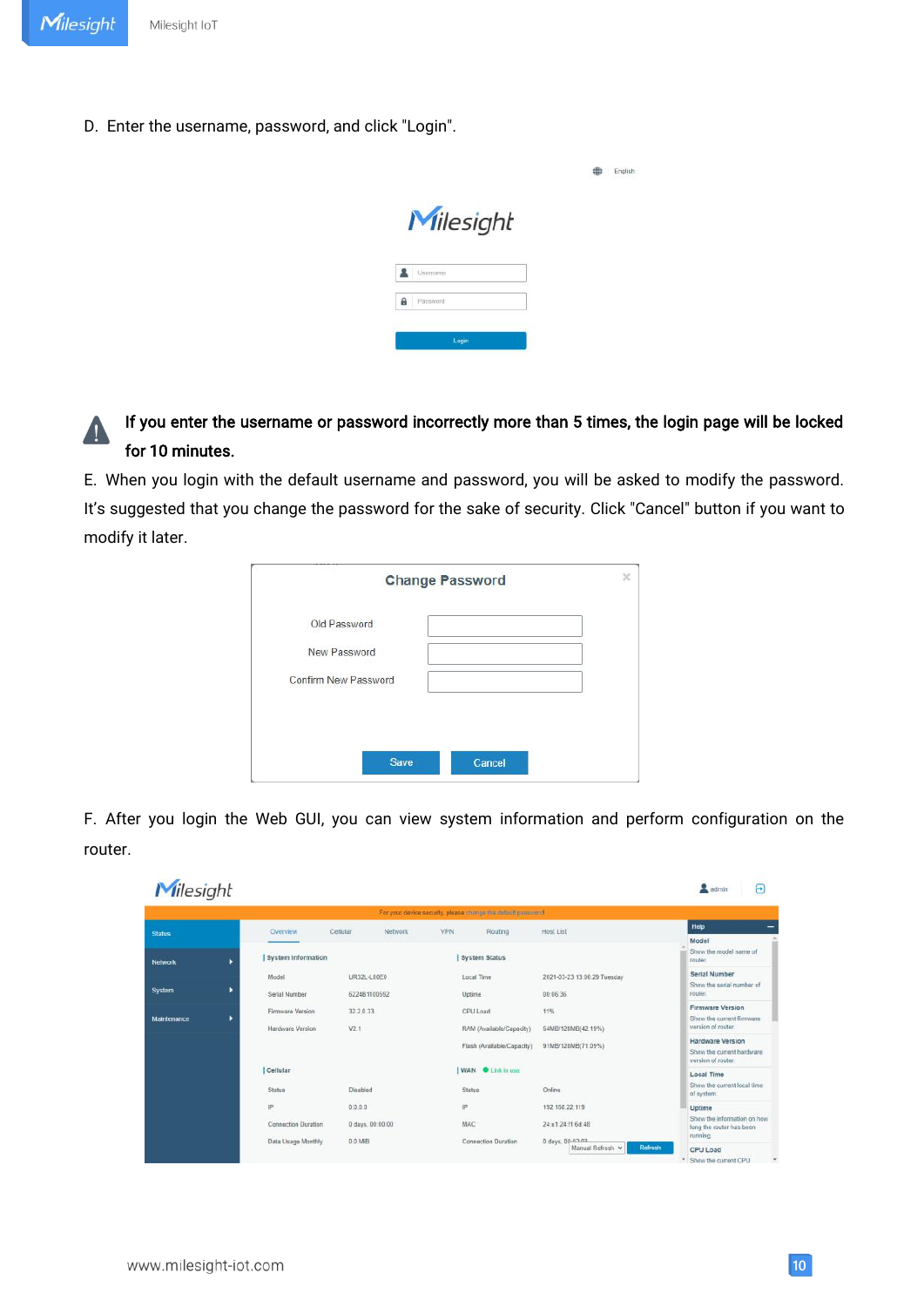### <span id="page-10-1"></span><span id="page-10-0"></span>5. Network Configuration

This chapter explains how to connect UR32L to network via WAN connection or cellular.

### 5.1 Ethernet WAN Configuration

A. Go to "Network > Interface > Port" to change LAN1 to WAN port.

| <b>Status</b>  |                          | Link Failover       | Cellular         | Port<br>_     | <b>WAN</b>          | <b>Bridge</b> |       | <b>WLAN</b>  | Switch |              | Loopback |
|----------------|--------------------------|---------------------|------------------|---------------|---------------------|---------------|-------|--------------|--------|--------------|----------|
| <b>Network</b> | $\overline{\phantom{a}}$ | <b>Port Setting</b> |                  |               |                     |               |       |              |        |              |          |
|                |                          |                     | Port             | <b>Status</b> |                     | Property      | Speed |              | Duplex |              |          |
| Interface      |                          |                     | LAN <sub>2</sub> | up            | lan<br>$\checkmark$ | $\checkmark$  | auto  | $\checkmark$ | auto   | $\checkmark$ |          |
| <b>DHCP</b>    |                          |                     | LAN1/WAN         | up            | wan<br>$\checkmark$ | $\checkmark$  | auto  | $\checkmark$ | auto   | $\checkmark$ |          |
| Firewall       |                          | Save                |                  |               |                     |               |       |              |        |              |          |
| QoS            |                          |                     |                  |               |                     |               |       |              |        |              |          |

B. Go to "Network > Interface > WAN" to select connection type and configure WAN parameters, click "Save & Apply" button to make the changes take effect.

| <b>Status</b>         | Link Failover           | Cellular | Port                          | <b>WAN</b> | Bridge Switch |
|-----------------------|-------------------------|----------|-------------------------------|------------|---------------|
| ▼<br><b>Network</b>   | $-$ WAN 1               |          |                               |            |               |
| Interface             | Enable                  |          | $\blacktriangleright$         |            |               |
| <b>DHCP</b>           | Port                    |          | LAN1/WAN                      |            |               |
| <b>Firewall</b>       | Connection Type         |          | Static IP                     | v          |               |
| QoS                   | <b>IPv4 Address</b>     |          | 192.168.22.225                |            |               |
| <b>VPN</b>            | Netmask<br>IPv4 Gateway |          | 255.255.255.0<br>192.168.22.1 |            |               |
| <b>IP Passthrough</b> | <b>IPv6</b> Address     |          | fe80::26e1:24ff:fef0:3192     |            |               |
| Routing               | Prefix-length           |          | 64                            |            |               |
| <b>VRRP</b>           | IPv6 Gateway            |          |                               |            |               |
| <b>DDNS</b>           | <b>MTU</b>              |          | 1500                          |            |               |
|                       | Primary DNS             |          | 8.8.8.8                       |            |               |
| ٠<br>System           | Secondary DNS           |          |                               |            |               |
|                       | Enable NAT              |          | $\overline{\mathcal{L}}$      |            |               |

C. Connect WAN port to another network devices like modem.

D. Go to "Network > Interface > Link Failover" to rise the WAN priority to 1.

E. Open your preferred browser on PC, then type any available web address into address bar and see if it is able to visit Internet via UR32L router.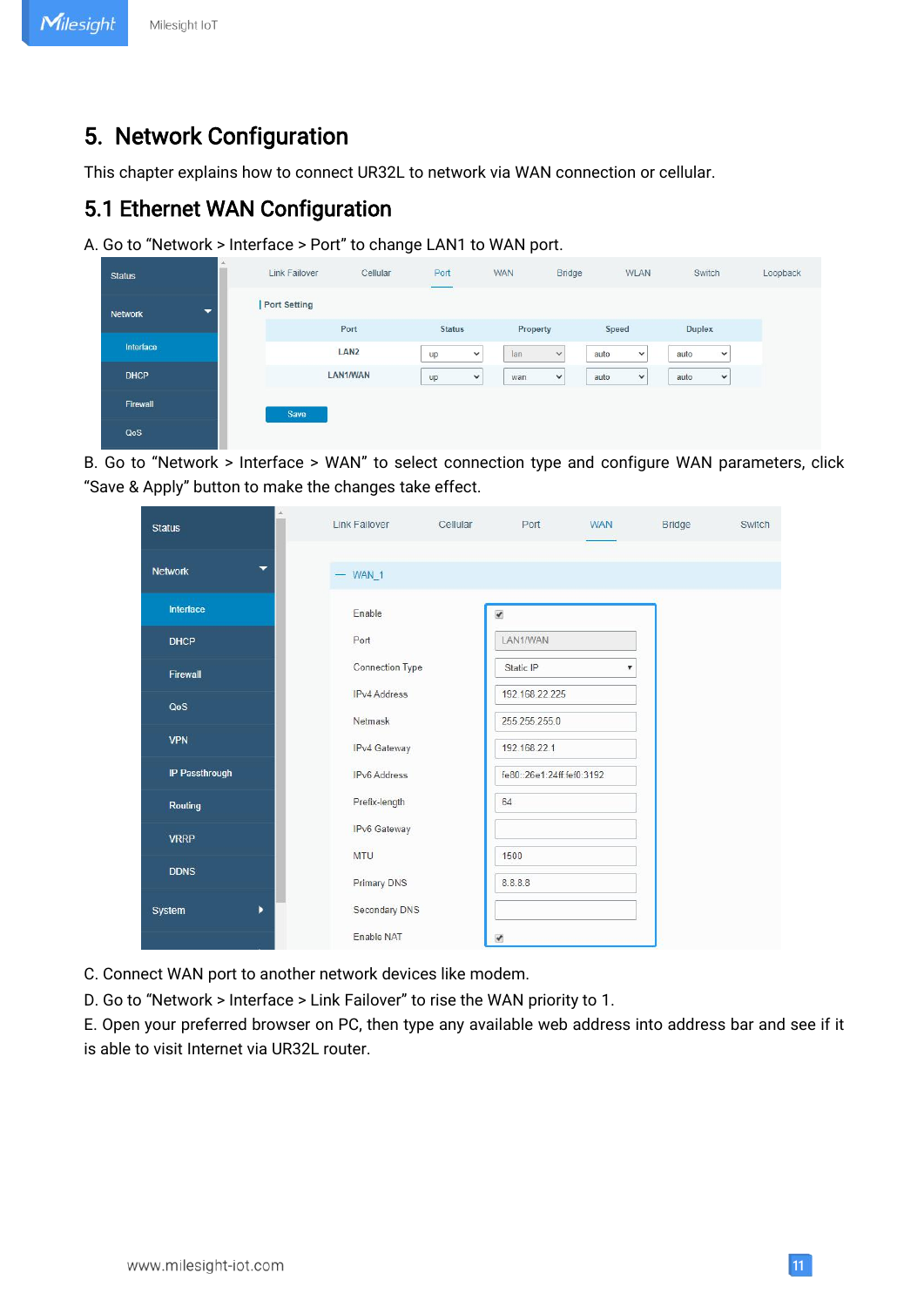<span id="page-11-0"></span>

| 业<br><b>Status</b>                         | <b>Link Failover</b>    | Cellular                  | Port          | <b>WAN</b><br><b>Bridge</b> | Switch                     | Loopback                             |
|--------------------------------------------|-------------------------|---------------------------|---------------|-----------------------------|----------------------------|--------------------------------------|
| $\overline{\phantom{a}}$<br><b>Network</b> | <b>Link Priority</b>    |                           |               |                             |                            |                                      |
| Interface                                  | Priority                | Enable Rule Link in use   | Interface     | <b>Connection Type</b>      | $\ensuremath{\mathsf{IP}}$ | Operation                            |
| <b>DHCP</b>                                |                         | $\blacktriangledown$<br>۰ | <b>WAN</b>    | Static IP                   | 192.168.22.119             | $\mathscr{O}_3$<br>个<br>$\downarrow$ |
| <b>Firewall</b>                            | $\overline{2}$          | $\circ$<br>Z              | Cellular-SIM1 | <b>DHCP</b>                 | ٠                          | $\overline{\mathbf{v}}$              |
| QoS                                        | <b>Settings</b>         |                           |               |                             |                            |                                      |
| <b>VPN</b>                                 | Revert Interval         | 300                       |               | s                           |                            |                                      |
| IP Passthrough                             | <b>Emergency Reboot</b> | о                         |               |                             |                            |                                      |

### 5.2 Cellular Connection Configuration

A. Go to "Network > Interface > Cellular > Cellular Setting" to configure APN, PIN code or other cellular info, click "Save" and "Apply" to save the configuration.

| <b>Status</b>       | <b>Link Failover</b>     | Cellular | Port             | <b>WAN</b>        | Bridge       |
|---------------------|--------------------------|----------|------------------|-------------------|--------------|
| ▼<br><b>Network</b> | <b>Cellular Settings</b> |          |                  |                   |              |
| Interface           | Protocol Type            |          | IPv4/IPv6        |                   | $\checkmark$ |
| <b>DHCP</b>         | <b>APN</b>               |          |                  |                   |              |
| <b>Firewall</b>     | Username<br>Password     |          |                  |                   |              |
| QoS                 | PIN Code                 |          |                  |                   |              |
| <b>VPN</b>          | Access Number            |          |                  |                   |              |
|                     | Authentication Type      |          | Auto             |                   | $\checkmark$ |
| IP Passthrough      | Network Type             |          | 4G Only          |                   | $\check{}$   |
| Routing             | <b>PPP</b> Preferred     |          |                  |                   |              |
| <b>VRRP</b>         | <b>SMS Center</b>        |          |                  |                   |              |
| <b>DDNS</b>         | Enable NAT               |          | M                |                   |              |
|                     | Roaming<br>Data Limit    |          | M                |                   |              |
| ×<br>System         | <b>Billing Day</b>       |          | $\boldsymbol{0}$ |                   | MB           |
| ь<br>Maintenance    |                          |          | Day              | v<br>of The Month |              |

B. Go to "Network > Interface > Link Failover" to enable SIM and rise link priority.

| æ.<br><b>Status</b>                        | <b>Link Failover</b>    |                         | Cellular | Port          | <b>WAN</b>             | <b>Bridge</b> | Switch         | Loopback                                    |
|--------------------------------------------|-------------------------|-------------------------|----------|---------------|------------------------|---------------|----------------|---------------------------------------------|
| $\overline{\phantom{a}}$<br><b>Network</b> | <b>Link Priority</b>    |                         |          |               |                        |               |                |                                             |
| Interface                                  | Priority                | Enable Rule Link in use |          | Interface     | <b>Connection Type</b> |               | IP             | Operation                                   |
| <b>DHCP</b>                                |                         | $\blacktriangledown$    | ø        | Cellular-SIM1 | <b>DHCP</b>            |               |                | $ + $                                       |
| <b>Firewall</b>                            | $\overline{2}$          | Z                       | ۰        | <b>WAN</b>    | Static IP              |               | 192.168.22.119 | $\uparrow$<br>$\downarrow$<br>$\mathscr{A}$ |
| QoS                                        | <b>Settings</b>         |                         |          |               |                        |               |                |                                             |
| <b>VPN</b>                                 | Revert Interval         |                         | 300      |               | s                      |               |                |                                             |
| IP Passthrough                             | <b>Emergency Reboot</b> |                         | O        |               |                        |               |                |                                             |